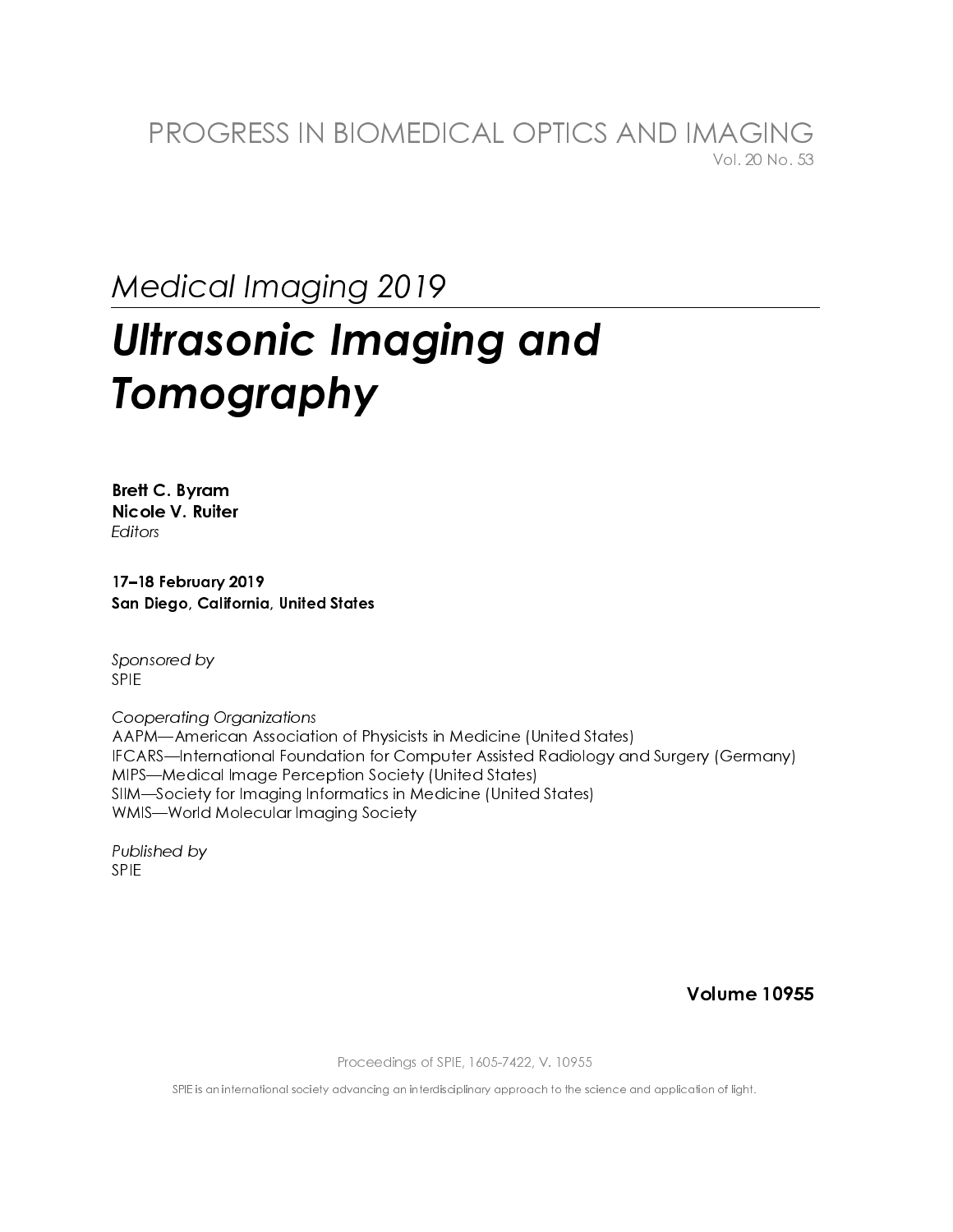The papers in this volume were part of the technical conference cited on the cover and title page. Papers were selected and subject to review by the editors and conference program committee. Some conference presentations may not be available for publication. Additional papers and presentation recordings may be available online in the SPIE Digital Library at SPIEDigitalLibrary.org.

The papers reflect the work and thoughts of the authors and are published herein as submitted. The publisher is not responsible for the validity of the information or for any outcomes resulting from reliance thereon.

Please use the following format to cite material from these proceedings:

Author(s), "Title of Paper," in Medical Imaging 2019: Ultrasonic Imaging and Tomography, edited by Brett C. Byram, Nicole V. Ruiter, Proceedings of SPIE Vol. 10955 (SPIE, Bellingham, WA, 2019) Sevendigit Article CID Number.

ISSN: 1605-7422 ISSN: 2410-9045 (electronic)

ISBN: 9781510625570 ISBN: 9781510625587 (electronic)

Published by **SPIE** P.O. Box 10, Bellingham, Washington 98227-0010 USA Telephone +1 360 676 3290 (Pacific Time) · Fax +1 360 647 1445 SPIE.org Copyright © 2019, Society of Photo-Optical Instrumentation Engineers.

Copying of material in this book for internal or personal use, or for the internal or personal use of specific clients, beyond the fair use provisions granted by the U.S. Copyright Law is authorized by SPIE subject to payment of copying fees. The Transactional Reporting Service base fee for this volume is \$18.00 per article (or portion thereof), which should be paid directly to the Copyright Clearance Center (CCC), 222 Rosewood Drive, Danvers, MA 01923. Payment may also be made electronically through CCC Online at copyright.com. Other copying for republication, resale, advertising or promotion, or any form of systematic or multiple reproduction of any material in this book is prohibited except with permission in writing from the publisher. The CCC fee code is 1605-7422/19/\$18.00.

Printed in the United States of America by Curran Associates, Inc., under license from SPIE.

Publication of record for individual papers is online in the SPIE Digital Library.



Paper Numbering: Proceedings of SPIE follow an e-First publication model. A unique citation identifier (CID) number is assigned to each article at the time of publication. Utilization of CIDs allows articles to be fully citable as soon as they are published online, and connects the same identifier to all online and print versions of the publication. SPIE uses a seven-digit CID article numbering system structured as follows:

. The first five digits correspond to the SPIE volume number.

• The last two digits indicate publication order within the volume using a Base 36 numbering system employing both numerals and letters. These two-number sets start with 00, 01, 02, 03, 04, 05, 06, 07, 08, 09, 0A, 0B ... 0Z, followed by 10-1Z, 20-2Z, etc. The CID Number appears on each page of the manuscript.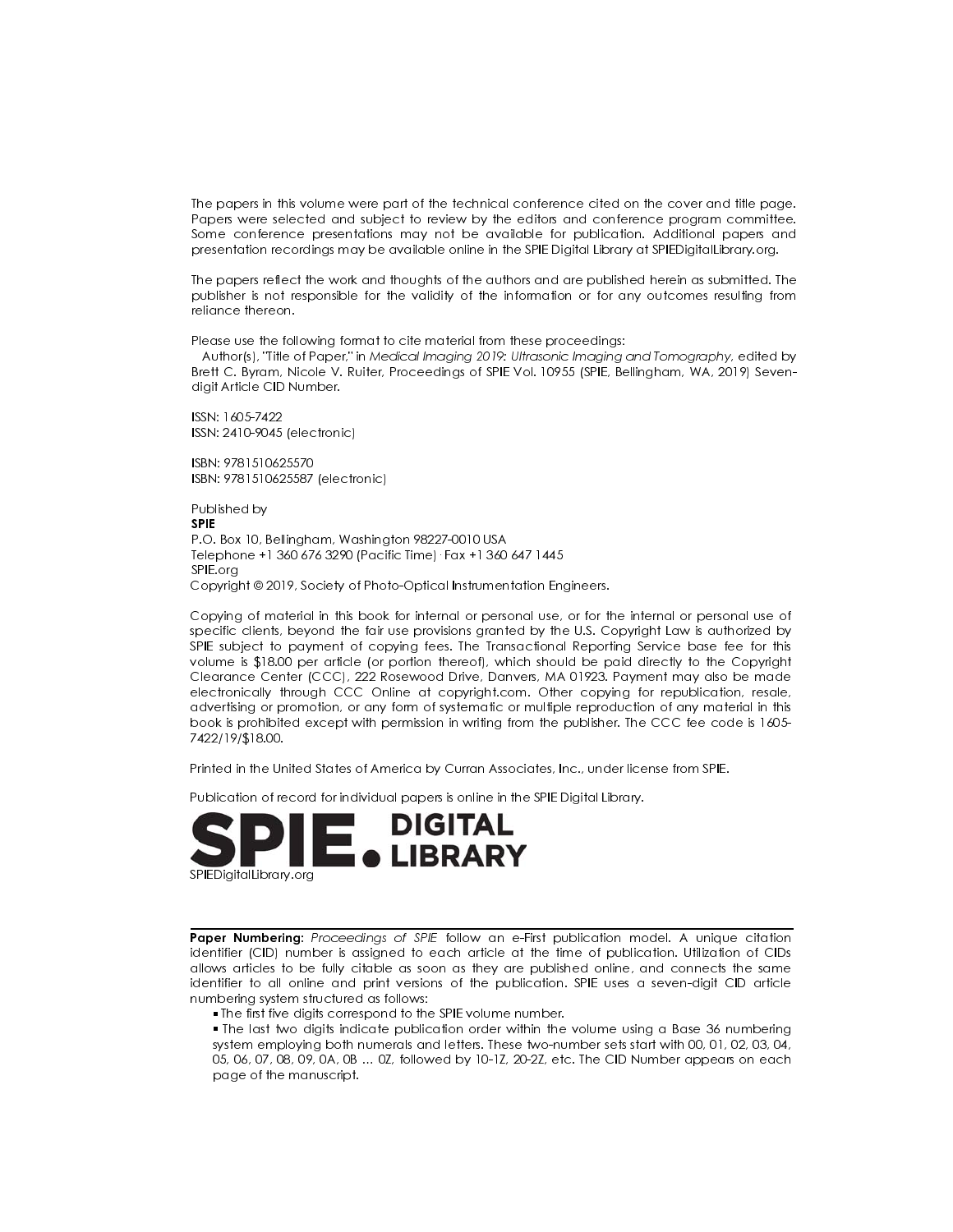#### **Contents**

- vii Authors<br>
ix Confere<br>
xi 2019 Me<br>
SESSION 1 BLOOD F<br>
10955 02 Deep 3D<br>
10955 03 Indepen<br>
ultrasour<br>
10955 04 Accurac<br>
caused l<br>
10955 05 Morphol<sub>1</sub><br>
of fissue<br>
10955 06 A two-fol<br>
morphol<sub>1</sub> ix Conference Committee<br>
xi 2019 Medical Imaging Av<br>
SESSION 1 BLOOD FLOW<br>
10955 02 Deep 3D convolutional ne<br>
10955 03 Independent component<br>
ultrasound imaging [1095<br>
10955 04 Accuracy improvement caused by acoustic press xi 2019 Medical Imaging Award Recipients<br>
SESSION 1 BLOOD FLOW<br>
10955 02 Deep 3D convolutional neural networks fo<br>
10955 03 Independent component analysis-based<br>
ultrasound imaging [10955-2]<br>
10955 04 Accuracy improvement SESSION 1 BLOOD FLOW<br>
10955 02 Deep 3D com<br>
10955 03 Independent<br>
ultrasound im<br>
10955 04 Accuracy imp<br>
caused by ac<br>
10955 05 Morphologicc<br>
of tissue micro<br>
10955 06 A two-fold en<br>
morphologica<br>
SESSION 2 US TOMOGRA<br>
1095 10955 02 Deep 3D convolutional neural networks for fast super-resolution ultrasound imaging [10955-1]<br>
10955 03 Independent component analysis-based fissue clutter filtering for plane wave perfusion<br>
10955 04 Accuracy impr
- 

## 

| 1095503          | Independent component analysis-based tissue clutter filtering for plane wave perfusion<br>ultrasound imaging [10955-2]                     |     |
|------------------|--------------------------------------------------------------------------------------------------------------------------------------------|-----|
| 1095504          | Accuracy improvement of echographic speckle tracking based on analysis of estimation error<br>caused by acoustic pressure field [10955-3]  |     |
| 1095505          | Morphological image processing for multiscale analysis of super-resolution ultrasound images<br>of tissue microvascular networks [10955-4] |     |
| 1095506          | A two-fold enhancement of ultrasound vessel images using a non-local based restoration and<br>morphological filtering [10955-5]            |     |
|                  |                                                                                                                                            |     |
| <b>SESSION 2</b> | <b>US TOMOGRAPHY I</b>                                                                                                                     |     |
| 1095508          | Open-source Gauss-Newton-based methods for refraction-corrected ultrasound computed<br>tomography [10955-7]                                |     |
| 1095509          | Employing methods with generalized singular value decomposition for regularization in<br>ultrasound tomography [10955-8]                   |     |
| 109550A          | Full waveform inversion for ultrasound computed tomography with high-sensitivity scan<br>method [10955-9]                                  |     |
| 109550B          | Accelerating image reconstruction in ultrasound transmission tomography using L-BFGS<br>algorithm [10955-10]                               |     |
| 10955 OC         | Correlation of ultrasound tomography to MRI and pathology for the detection of prostate<br>cancer [10955-24]                               |     |
|                  |                                                                                                                                            |     |
|                  |                                                                                                                                            |     |
|                  |                                                                                                                                            |     |
|                  |                                                                                                                                            | iii |
|                  |                                                                                                                                            |     |
|                  |                                                                                                                                            |     |
|                  |                                                                                                                                            |     |
|                  |                                                                                                                                            |     |
|                  |                                                                                                                                            |     |
|                  |                                                                                                                                            |     |
|                  |                                                                                                                                            |     |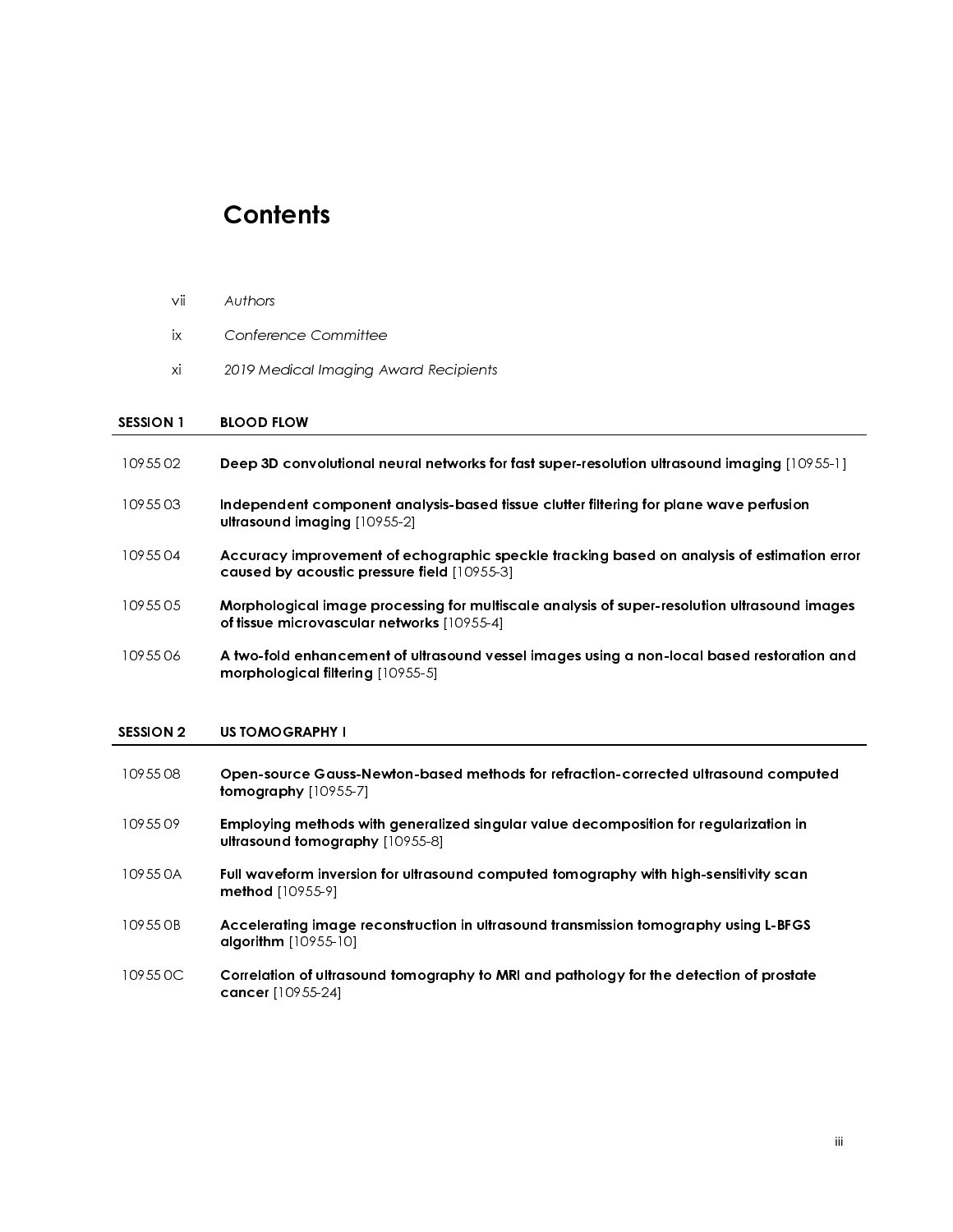#### SESSION 3 ELASTOGRAPHY, TISSUE CLASSIFICATION AND DOPPLER

- 10955 0D On the feasibility of quantifying mechanical anisotropy in transversely isotropic elastic materials using acoustic radiation force (ARF)-induced displacements [10955-12]
- 10955 0E Axially-segmented cylindrical array for intravascular shear wave imaging [10955-13]
- 10955 0F Classification of cardiac adipose tissue using spectral analysis of ultrasound radiofrequency backscatter [10955-14]
- 10955 0G Tracking blood flow changes in the brains of neonates using angular-coherence-based power doppler [10955-15]
- 10955 0H An adaptive coherent flow power doppler beamforming scheme for improved sensitivity towards blood signal energy [10955-16]

#### SESSION 4 US TOMOGRAPHY II

- 10955 0I High SNR emission method with virtual point source in ultrasound computed tomography [10955-23]
- 10955 0J Experimental analysis of ray-based sound speed reconstruction algorithms for phase aberration corrected USCT SAFT imaging [10955-11]
- 10955 0L A high throughout, extensible and flexible ultrasonic excitation and acquisition system for ultrasound imaging [10955-26]
- 10955 0N Study on acceleration schemes in Fresnel volume tomography for sound speed reconstruction [10955-40]

#### SESSION 5 BEAMFORMING AND IMAGE FORMATION

 10955 0O Coherent multi-transducer ultrasound imaging in the presence of aberration [10955-17] 10955 0P High dynamic range ultrasound beamforming using deep neural networks [10955-19] 10955 0Q Row-column beamforming with dynamic apodizations on a GPU [10955-20] 10955 0R Estimating signal and structured noise in ultrasound data using prediction-error filters [10955-21] 10955 0S The impact of mid lag spatial coherence parameters on coherent target detection [10955-22]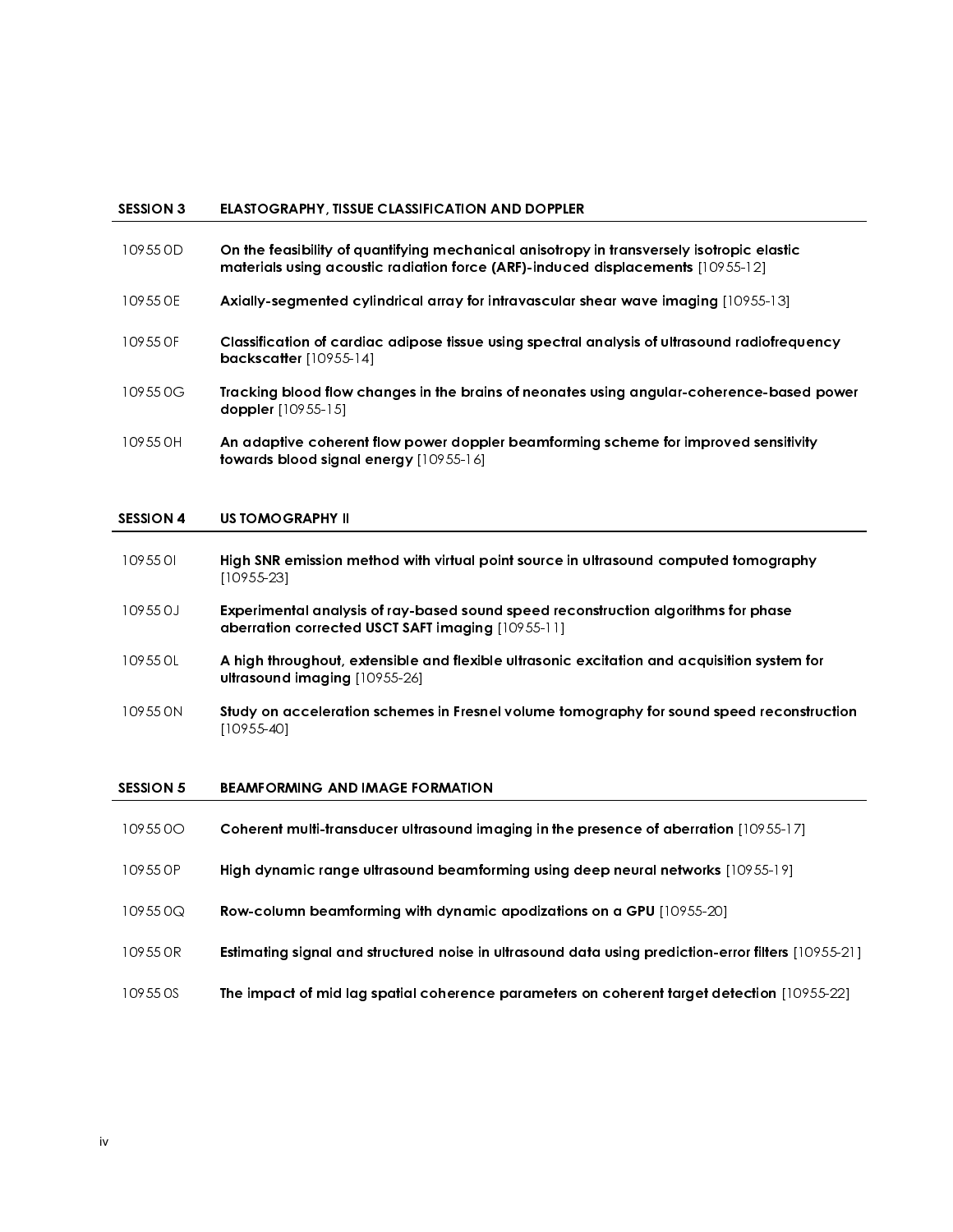- 
- 
- 
- 
- 
- 

# 

| 10955 12 | Ultrasound backscattered tensor imaging of the brain: an ex vivo feasibility study $[10955-37]$ |  |
|----------|-------------------------------------------------------------------------------------------------|--|
|----------|-------------------------------------------------------------------------------------------------|--|

#### POSTER SESSION

| <b>SESSION 6</b> | IMAGE PROCESSING AND ANALYSIS                                                                                                                         |
|------------------|-------------------------------------------------------------------------------------------------------------------------------------------------------|
| 10955 OT         | Left ventricular ejection fraction assessment: unraveling the bias between area- and<br>volume-based estimates [10955-28]                             |
| 10955 OU         | 3D ultrasound biomicroscopy (3D-UBM) imaging and automated 3D assessment of the<br>iridocorneal angle for glaucoma patients [10955-29]                |
| 10955 0V         | Ultrasound prostate segmentation based on 3D V-Net with deep supervision [10955-30]                                                                   |
| 10955 0W         | Ultrasound-guided breast biopsy of ultrasound occult lesions using multimodality image<br>co-registration and tissue displacement tracking [10955-45] |
| 10955 0X         | Three-dimensional color Doppler ultrasound simulation to mimic paravalvular regurgitation<br>$[10955 - 32]$                                           |
| 10955 0Y         | Deep learning techniques for bone surface delineation in ultrasound [10955-33]                                                                        |
| <b>SESSION 7</b> | <b>KEYNOTE AND NEW APPLICATIONS</b>                                                                                                                   |
| 10955 12         | Ultrasound backscattered tensor imaging of the brain: an ex vivo feasibility study [10955-37]                                                         |
| 10955 13         | Electroacoustic tomography (EAT): linear scanning with a single element transducer [10955-38]                                                         |
|                  | <b>POSTER SESSION</b>                                                                                                                                 |
| 10955 14         | Automatic recognition processing in ultrasound computed tomography of bone [10955-39]                                                                 |
| 10955 15         | Adaptive truncated total least square on distorted born iterative method in ultrasound inverse<br>scattering problem [10955-41]                       |
| 10955 16         | Deep learning image reconstruction method for limited-angle ultrasound tomography in<br>prostate cancer (Cum Laude Poster Award) [10955-42]           |
| 10955 17         | Image retrieval of breast masses on ultrasound images [10955-43]                                                                                      |
| 10955 18         | Improvement in transmission ultrasound tomography by refined dynamic programming and<br>spatial filter $[10955-44]$                                   |
| 10955 1A         | Developing a quantitative ultrasound image feature analysis scheme to assess tumor<br>treatment efficacy using a mouse model [10955-47]               |
| 10955 1B         | Electroacoustic tomography system with nanosecond electric pulse excitation source<br>$[10955 - 49]$                                                  |
|                  |                                                                                                                                                       |
|                  |                                                                                                                                                       |
|                  | v                                                                                                                                                     |
|                  |                                                                                                                                                       |
|                  |                                                                                                                                                       |
|                  |                                                                                                                                                       |
|                  |                                                                                                                                                       |
|                  |                                                                                                                                                       |
|                  |                                                                                                                                                       |
|                  |                                                                                                                                                       |
|                  |                                                                                                                                                       |
|                  |                                                                                                                                                       |
|                  |                                                                                                                                                       |
|                  |                                                                                                                                                       |
|                  |                                                                                                                                                       |
|                  |                                                                                                                                                       |
|                  |                                                                                                                                                       |
|                  |                                                                                                                                                       |
|                  |                                                                                                                                                       |
|                  |                                                                                                                                                       |
|                  |                                                                                                                                                       |